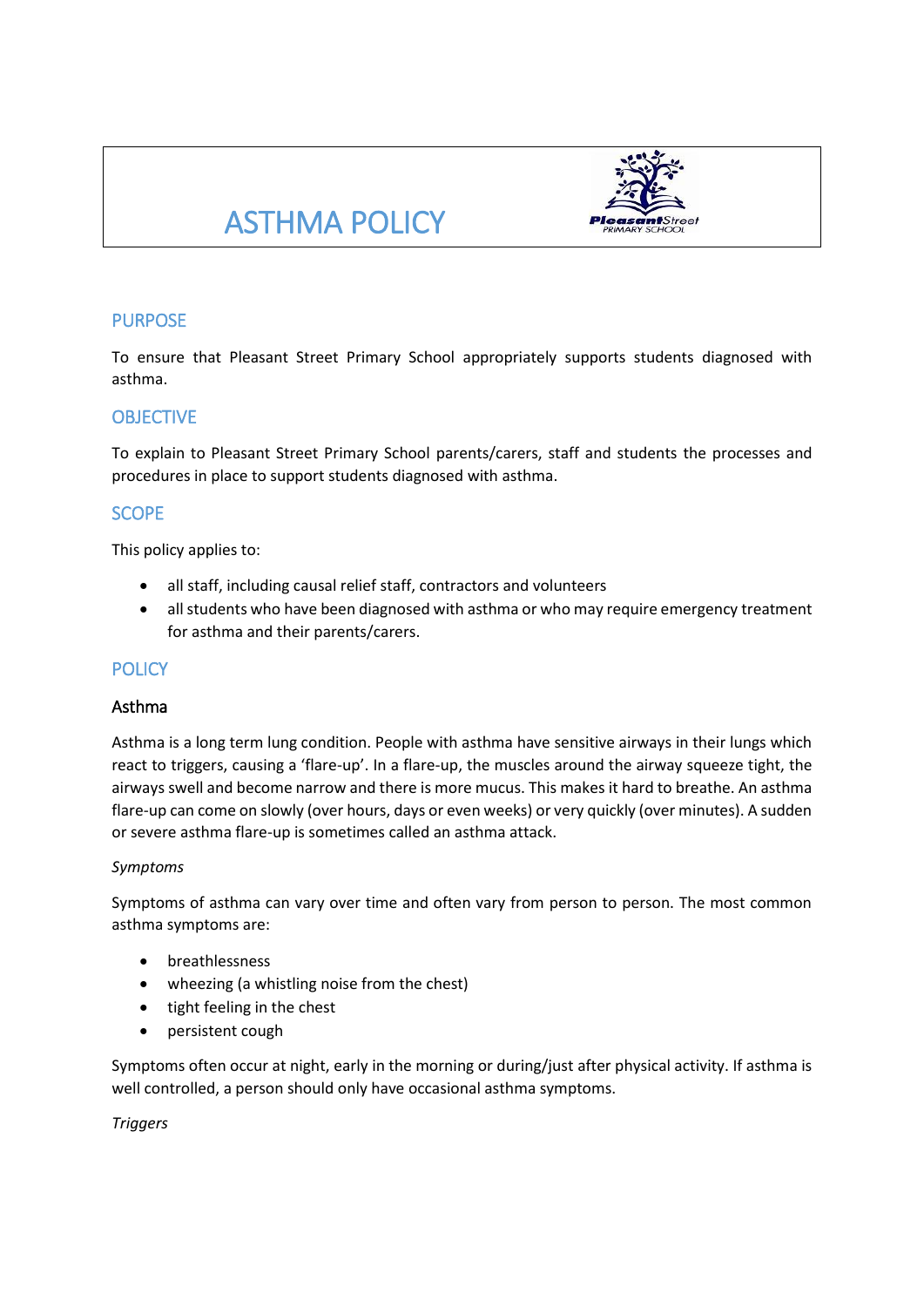A trigger is something that sets off or starts asthma symptoms. Everyone with asthma has different triggers. For most people with asthma, triggers are only a problem when asthma is not well controlled with medication. Common asthma triggers include:

- 
- smoke (cigarette smoke, wood smoke from open fires, burn-offs or bushfires)
- house dust mites **and the set of the moulds contract of the moulds**
- 
- chemicals such as household cleaning products
- 
- laughter or emotions, such as stress
- exercise **colds/flu** 
	- weather changes such as thunderstorms and cold, dry air
	-
- pollens **but a nimally such as cats and dogs** animals such as cats and dogs
	- deodorants (including perfumes, aftershaves, hair spray and aerosol deodorant sprays)
- food chemicals/additives certain medications (including aspirin and anti-inflammatories)

### Asthma management

If a student diagnosed with asthma enrols at Pleasant Street Primary School:

- 1. Parents/carers must provide the school with an Asthma Action Plan which has been completed by the student's medical practitioner. The plan must outline:
	- the prescribed medication taken by the student and when it is to be administered, for example as a pre-medication to exercise or on a regular basis
	- emergency contact details
	- the contact details of the student's medical practitioner
	- the student's known triggers
	- the emergency procedures to be taken in the event of an asthma flare-up or attack.
- 2. Parents/carers should also provide a photo of the student to be included as part of the student's Asthma Action Plan.
- 3. Pleasant Street Primary School will keep all Asthma Action Plans:
	- In the Sick Bay
- 4. School staff may also work with parents/carers to develop a Student Health Support Plan which will include details on:
	- how the school will provide support for the student
	- identify specific strategies
	- allocate staff to assist the student
- 5. If a student diagnosed with asthma is going to attend a school camp or excursion, Pleasant Street Primary School parents/carers are required to provide any updated medical information.
- 6. If a student's asthma condition or treatment requirements change, parent/carers must notify the school and provide an updated Asthma Action Plan.
- 7. School staff will work with parents/carers to review Asthma Action Plans (and Student Health Support Plans) once a year .

## Student asthma kit

All students diagnosed with asthma are required to have a student asthma kit at school which contains: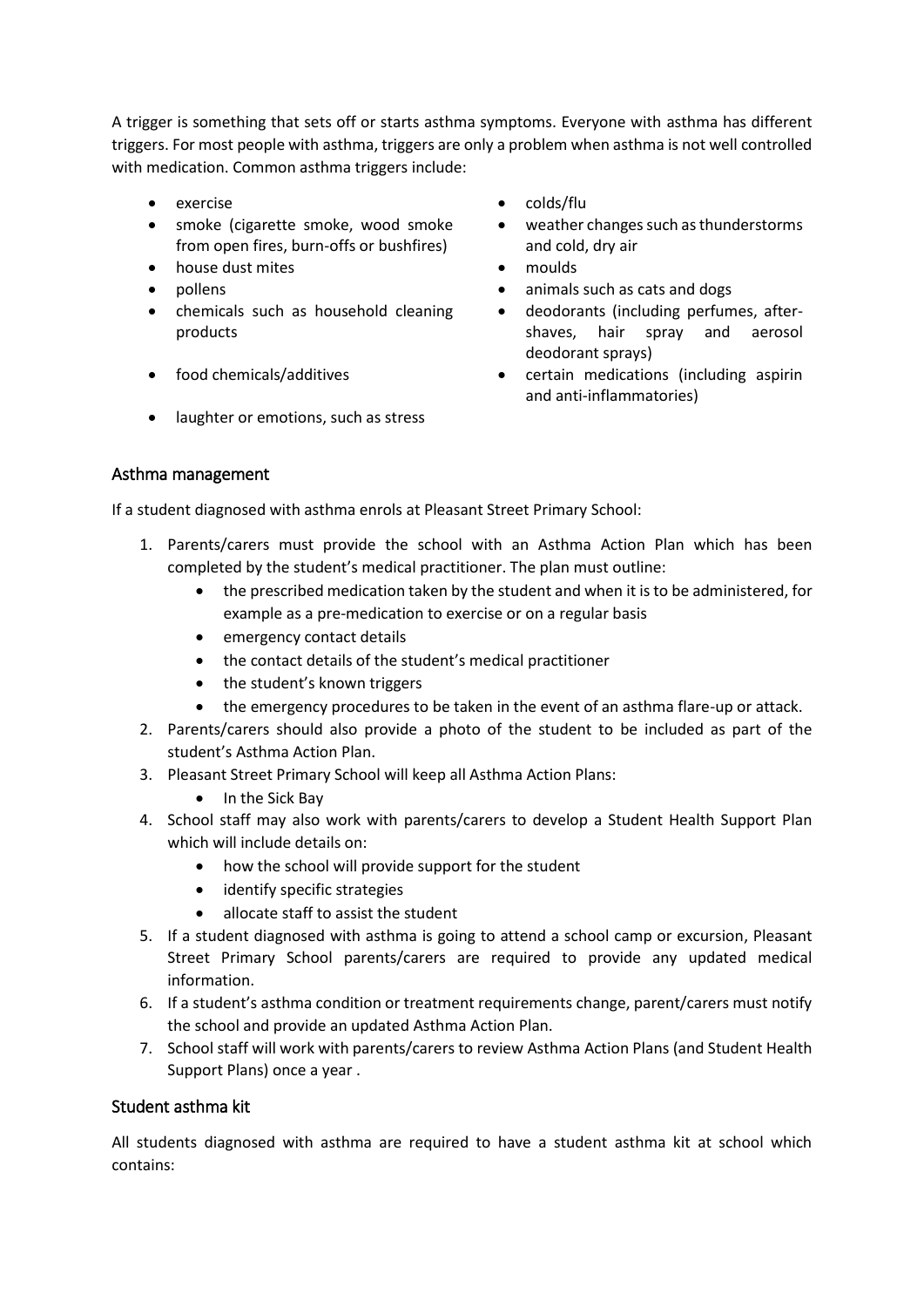- their own prescribed reliever medication labelled with the student's name
- their spacer (if they use one)

Student asthma kits will be stored **in the sick bay. Senior Students manage their own equipment.**

#### Asthma emergency response plan

If a student is:

- having an asthma attack
- difficulty breathing for an unknown cause, even if they are not known to have asthma

School staff will endeavour to follow the Asthma First Aid procedures outlined in the table below. School staff may contact Triple Zero "000" at any time.

| <b>Step</b> | <b>Action</b>                                                                                |  |  |  |  |  |
|-------------|----------------------------------------------------------------------------------------------|--|--|--|--|--|
| 1.          | Sit the person upright                                                                       |  |  |  |  |  |
|             | Be calm and reassuring                                                                       |  |  |  |  |  |
|             | Do not leave them alone<br>$\bullet$                                                         |  |  |  |  |  |
|             | Seek assistance from another staff member or reliable student to locate the<br>$\bullet$     |  |  |  |  |  |
|             | student's reliever, the Asthma Emergency Kit and the student's Asthma Action                 |  |  |  |  |  |
|             | Plan (if available).                                                                         |  |  |  |  |  |
|             | If the student's action plan is not immediately available, use the Asthma First<br>$\bullet$ |  |  |  |  |  |
|             | Aid as described in Steps 2 to 5.                                                            |  |  |  |  |  |
| 2.          | Give 4 separate puffs of blue or blue/grey reliever puffer:                                  |  |  |  |  |  |
|             | Shake the puffer<br>$\bullet$                                                                |  |  |  |  |  |
|             | Use a spacer if you have one                                                                 |  |  |  |  |  |
|             | Put 1 puff into the spacer<br>$\bullet$                                                      |  |  |  |  |  |
|             | Take 4 breaths from the spacer                                                               |  |  |  |  |  |
|             | Remember - Shake, 1 puff, 4 breaths                                                          |  |  |  |  |  |
| 3.          | Wait 4 minutes                                                                               |  |  |  |  |  |
|             | If there is no improvement, give 4 more separate puffs of blue/grey reliever as              |  |  |  |  |  |
|             | above                                                                                        |  |  |  |  |  |
|             | (or give 1 more dose of Bricanyl or Symbiocort inhaler)                                      |  |  |  |  |  |
| 4.          | If there is still no improvement call Triple Zero "000" and ask for an ambulance.            |  |  |  |  |  |
|             | Tell the operator the student is having an asthma attack                                     |  |  |  |  |  |
|             | Keep giving 4 separate puffs every 4 minutes until emergency assistance arrives              |  |  |  |  |  |
|             | (or 1 dose of Bricanyl or Symbicort every 4 minutes - up to 3 doses of Symbicort)            |  |  |  |  |  |
| 5.          | If asthma is relieved after administering Asthma First Aid, stop the treatment and           |  |  |  |  |  |
|             | observe the student. Notify the student's emergency contact person and record the            |  |  |  |  |  |
|             | incident in Compass                                                                          |  |  |  |  |  |

Staff will call Triple Zero "000" immediately if:

- the person is not breathing
- if the person's asthma suddenly becomes worse or is not improving
- if the person is having an asthma attack and a reliever is not available
- if they are not sure if it is asthma
- if the person is known to have anaphylaxis

#### Training for staff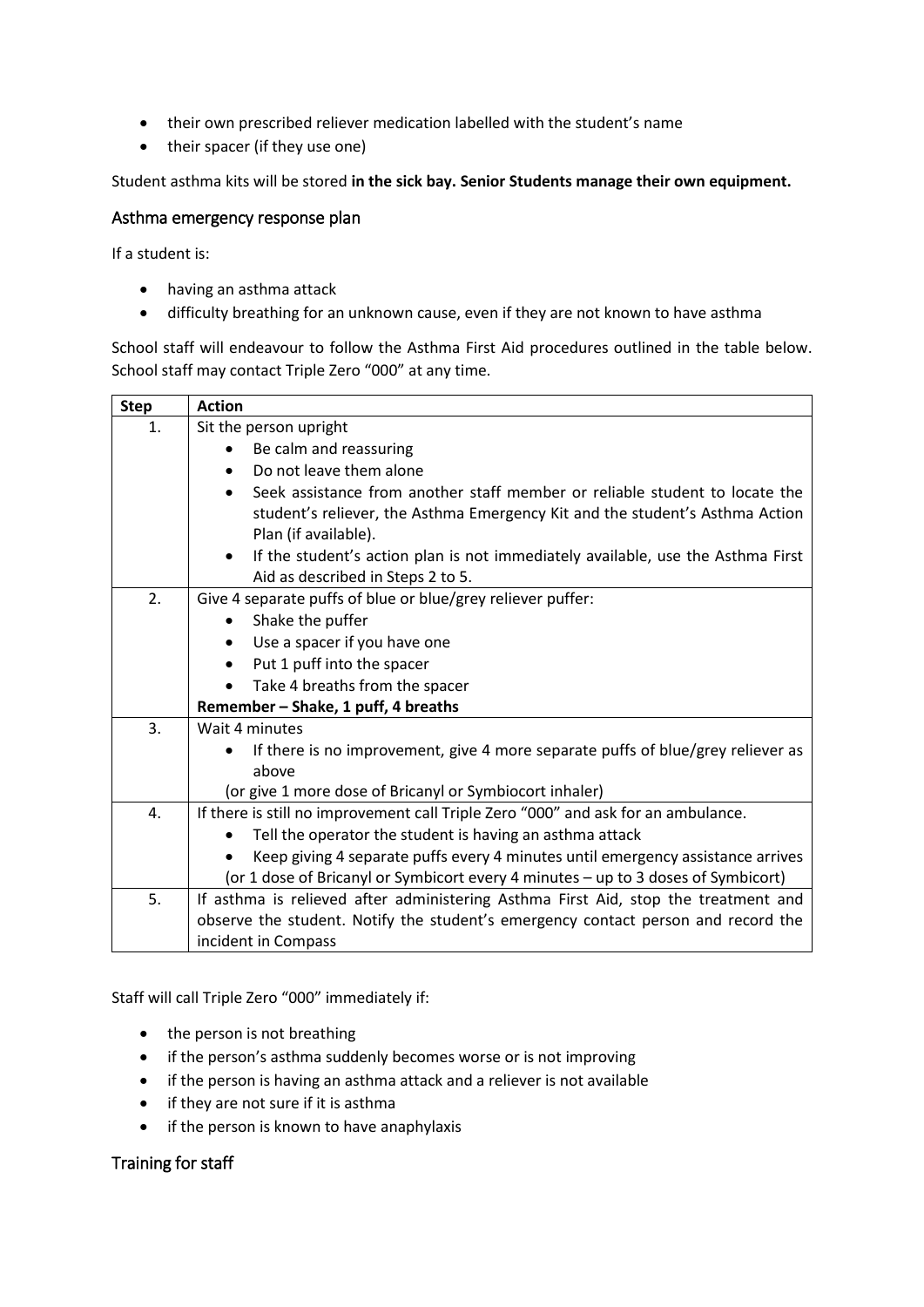Pleasant Street Primary School will arrange the following asthma management training for staff:

| <b>Staff</b>                               | <b>Completed by</b>                                                                                                                                                                                                              | Course                                                                                                                                                                                                   | Provider                                                      | Cost                                                   | <b>Valid for</b> |
|--------------------------------------------|----------------------------------------------------------------------------------------------------------------------------------------------------------------------------------------------------------------------------------|----------------------------------------------------------------------------------------------------------------------------------------------------------------------------------------------------------|---------------------------------------------------------------|--------------------------------------------------------|------------------|
| Group 1<br>General<br><b>Staff</b>         | School staff with a direct<br>teaching<br>role<br>with<br>students<br>affected<br>by<br>asthma or other school<br>staff directed by the<br>principal after conducting<br>a risk assessment.                                      | Asthma first aid<br>management for<br>education staff<br>(non-accredited)<br>One hour face-to-<br>face or online<br>training.                                                                            | Asthma Australia                                              | Free to all<br>schools                                 | 3 years          |
| Group 2<br><b>Specific</b><br><b>Staff</b> | Staff working with high<br>risk children with a<br>history of severe asthma,<br>or with direct student<br>wellbeing responsibility,<br>(including nurses,<br>PE/sport teachers, first<br>aid and school staff<br>attending camp) | Course in<br>Management of<br>Asthma Risks and<br>Emergencies in<br>the Workplace<br>22282VIC<br>(accredited)<br><b>OR</b><br>Course in<br>Emergency<br>Asthma<br>Management<br>10392NAT<br>(accredited) | Any RTO that has<br>this course in their<br>scope of practice | Paid by<br>Pleasant<br><b>Street Primary</b><br>School | 3 years          |

Pleasant Street Primary School will also conduct an annual briefing for staff in December each year as part of regular

- the procedures outlined in this policy
- the causes, symptoms and treatment of asthma [schools can refer to the introductory information at the start of this policy]
- identities of the students diagnosed with asthma
- how to use a puffer and spacer
- the location of:
	- o the Asthma Emergency Kits
	- o asthma medication which has been provided by parents for student use.

Pleasant Street Primary School will also provide this policy to casual relief staff and volunteers who will be working with students, and may also provide a briefing if the principal decides it is necessary depending on the nature of the work being performed.

## Asthma Emergency Kit

Pleasant Street Primary School will provide and maintain at least two Asthma Emergency Kits. One kit will be kept on school premises in the sick bay and one will be a mobile kit for activities such as: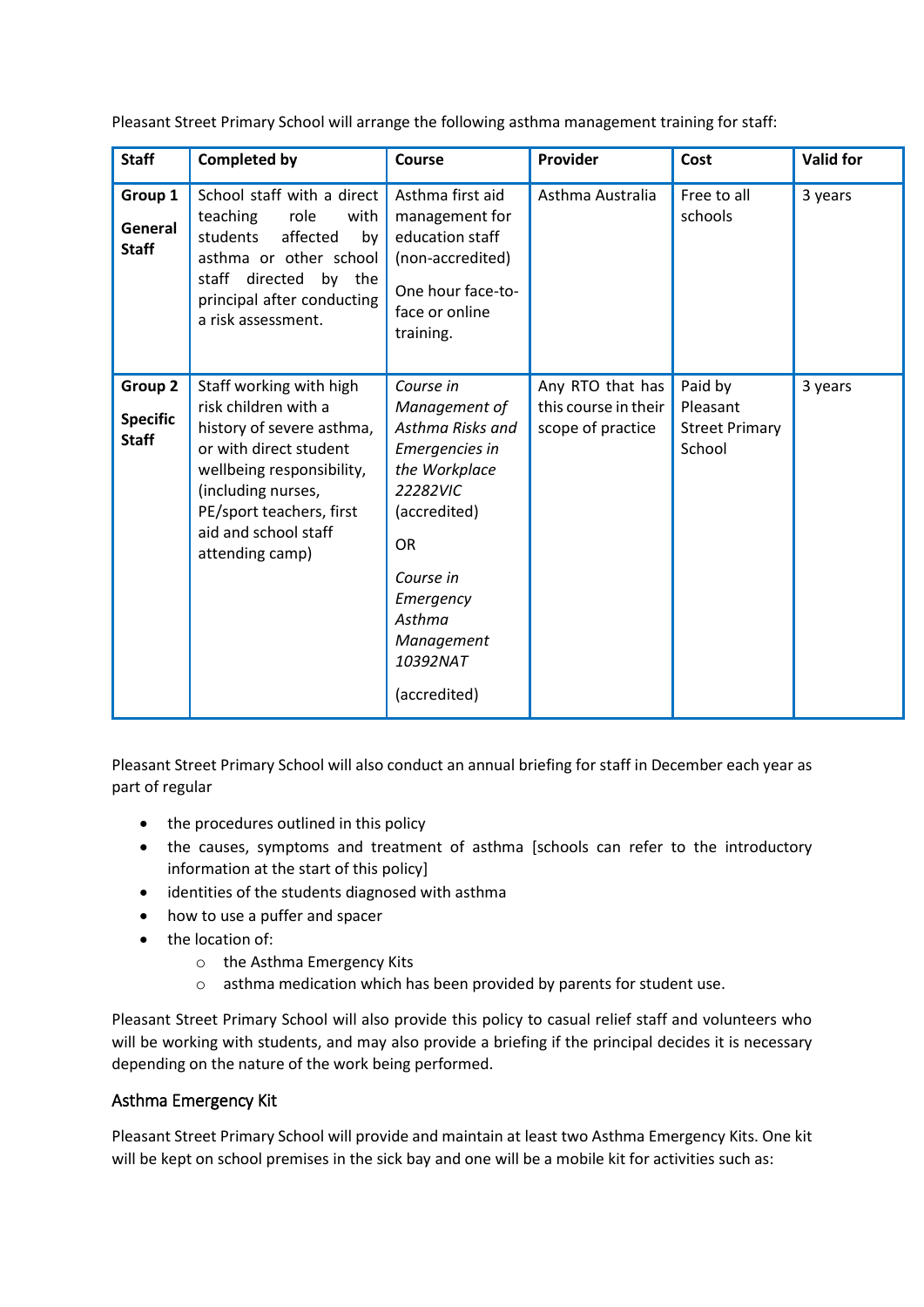camps and excursions.

The Asthma Emergency Kit will contain:

- at least 1 blue or blue/grey reliever medication such as Airomir, Admol or Ventolin
- at least 2 spacer devices (for single person use only) to assist with effective inhalation of the blue or blue/grey reliever medication (Pleasant Street Primary School will ensure spare spacers are available as replacements). Spacers will be stored in a dust proof container.
- clear written instructions on Asthma First Aid, including:
	- o how to use the medication and spacer devices
	- o steps to be taken in treating an asthma attack
- A record sheet/log for recording the details of an asthma first aid incident, such as the number of puffs administered [see template record sheet in "additional resources"].

Maria Hodder will monitor and maintain the Asthma Emergency Kits. They will:

- ensure all contents are maintained and replaced where necessary
- regularly check the expiry date on the canisters of the blue or blue/grey reliever puffers and place them if they have expired or a low on doses
- replace spacers in the Kits after each use (spacers are single-person use only)
- dispose of any previously used spaces.

The blue or blue/grey reliever medication in the Asthma Emergency Kits may be used by more than one student as long as they are used with a spacer. If the devices come into contact with someone's mouth, they will not be used again and will be replaced.

After each use of a blue or blue/grey reliever (with a spacer):

- remove the metal canister from the puffer (do not wash the canister)
- wash the plastic casing
- rinse the mouthpiece through the top and bottom under running water for at least 30 seconds
- wash the mouthpiece cover
- air dry then reassemble
- test the puffer to make sure no water remains in it, then return to the Asthma Emergency Kit.

#### Management of confidential medical information

Confidential medical information provided to Pleasant Street Primary School to support a student diagnosed with asthma will be:

- recorded on the student's file
- shared with all relevant staff so that they are able to properly support students diagnosed with asthma and respond appropriately if necessary.

#### Communication plan

This policy will be available on Pleasant Street Primary School's website so that parents and other members of the school community can easily access information about Pleasant Street Primary School's asthma management procedures.

#### Epidemic Thunderstorm Asthma